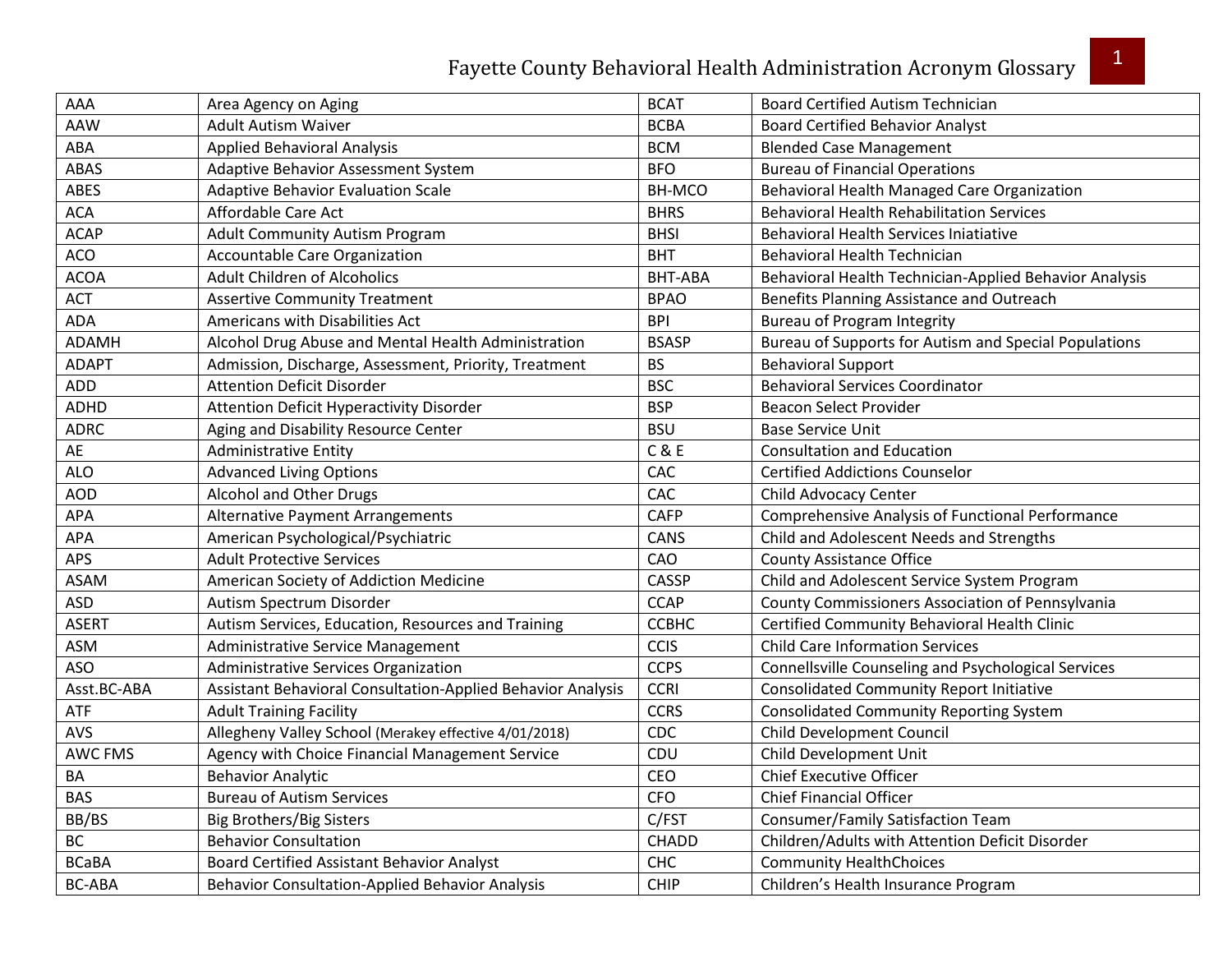| CHIP           | Community Health Improvement Partnership                   | <b>CTM</b>             | <b>County Transformation Manager</b>              |
|----------------|------------------------------------------------------------|------------------------|---------------------------------------------------|
| <b>CHIPP</b>   | Community Hospital Integration Projects Plan               | <b>CTONI</b>           | Comprehensive Test of Non-Verbal Intelligence     |
| ChoP           | Children's Hospital of Philadelphia                        | <b>CTT</b>             | <b>Community Treatment Team</b>                   |
| ChP            | Children's Hospital of Pittsburgh                          | <b>CVC</b>             | <b>Crime Victims Center</b>                       |
| <b>CHSI</b>    | Crosskeys Human Services, Inc.                             | <b>CY</b>              | Calendar Year                                     |
| CI             | Certified Investigator                                     | <b>CYS</b>             | <b>Children and Youth Services</b>                |
| <b>CIS</b>     | Communities in Schools in Fayette County, Inc.             | <b>D &amp; A</b>       | Drug and Alcohol                                  |
| <b>CISC</b>    | Children in Substitute Care                                | <b>DAS</b>             | Diversion and Acute Stabilization                 |
| <b>CISM</b>    | <b>Critical Incident Stress Management</b>                 | <b>DCORT</b>           | Disaster-Crisis Outreach and Referral Team        |
| <b>CIT</b>     | <b>Crisis Intervention Team</b>                            | <b>DD</b>              | Developmental Disability or Dual Diagnosis        |
| CJAB           | <b>Criminal Justice Advisory Board</b>                     | <b>DDAP</b>            | Department of Drug and Alcohol Programs           |
| <b>CLA</b>     | <b>Community Living Arrangement</b>                        | <b>DHHS</b>            | Department of Health and Human Services           |
| <b>CLC</b>     | <b>Community Living Care</b>                               | D/HOH                  | Deaf/Hard of Hearing                              |
| <b>CLT</b>     | County Leadership Team                                     | <b>DHS</b>             | Department of Human Services                      |
| <b>CLW</b>     | <b>Community Living Waiver</b>                             | <b>DHS</b>             | <b>Diversified Human Services</b>                 |
| <b>CMHC</b>    | <b>Community Mental Health Center</b>                      | <b>DOH</b>             | Department of Health                              |
| <b>CMHSBG</b>  | <b>Community Mental Health Services Block Grant</b>        | Dom Care               | <b>Domiciliary Care</b>                           |
| <b>CMS</b>     | Centers for Medicare and Medicaid Services (formerly HCFA) | <b>DRN</b>             | <b>Disability Rights Network</b>                  |
| CM-SS          | Case Management-Self Sufficiency Program                   | DSM <sub>V</sub>       | <b>Diagnostic Statistical Manual Versions 5</b>   |
| <b>COA</b>     | <b>Children of Alcoholics</b>                              | <b>DUI</b>             | Driving Under the Influence of an Intoxicant      |
| COMCARE        | <b>County Managed Care Resources</b>                       | <b>DWI</b>             | Driving While Intoxicated                         |
| <b>COMPASS</b> | Commonwealth of Pennsylvania Access to Social Services     | EAC                    | <b>Extended Acute Care</b>                        |
| <b>COMPEER</b> | Peer Support Program                                       | EAP                    | Employee Assistance Program                       |
| COO            | <b>Chief Operating Officer</b>                             | EBT                    | <b>Evidence-Based Therapy</b>                     |
| COOP           | <b>Continuity of Operations Plan</b>                       | EHR                    | <b>Electronic Health Record</b>                   |
| CPC            | <b>Community Psychiatric Center</b>                        | $\mathsf{E}\mathsf{I}$ | Early Intervention                                |
| <b>CPS</b>     | <b>Certified Peer Specialist</b>                           | EIM                    | <b>Enterprise Incident Management</b>             |
| <b>CPS</b>     | <b>Child Protective Services</b>                           | <b>EITA</b>            | Early Intervention Technical Assistance           |
| <b>CPS</b>     | <b>Community Participation Supports</b>                    | <b>EMS</b>             | <b>Emergency Medical Services</b>                 |
| <b>CRCSI</b>   | Chestnut Ridge Counseling Services, Inc.                   | <b>EPSDT</b>           | Early Periodic Screening, Diagnosis and Treatment |
| <b>CRR</b>     | <b>Community Residential Rehabilitation</b>                | ES                     | <b>Emotional Support</b>                          |
| <b>CRRS</b>    | <b>Community Residential Rehabilitation Services</b>       | <b>FAC</b>             | <b>Family Advisory Council</b>                    |
| <b>CSAP</b>    | Center for Substance Abuse Prevention (Federal)            | FASD                   | Fetal Alcohol Spectrum Disorder                   |
| <b>CSP</b>     | <b>Community Support Program</b>                           | <b>FBMHS</b>           | <b>Family Based Mental Health Services</b>        |
| <b>CST</b>     | <b>Consumer Satisfaction Team</b>                          | FBR                    | <b>Family Behavioral Resources</b>                |
| <b>CTC</b>     | <b>Communities That Care</b>                               | <b>FCCAA</b>           | <b>Fayette County Community Action Agency</b>     |
| <b>CTI</b>     | Career and Technical Institute                             | <b>FCDAC</b>           | Fayette County Drug and Alcohol Commission, Inc.  |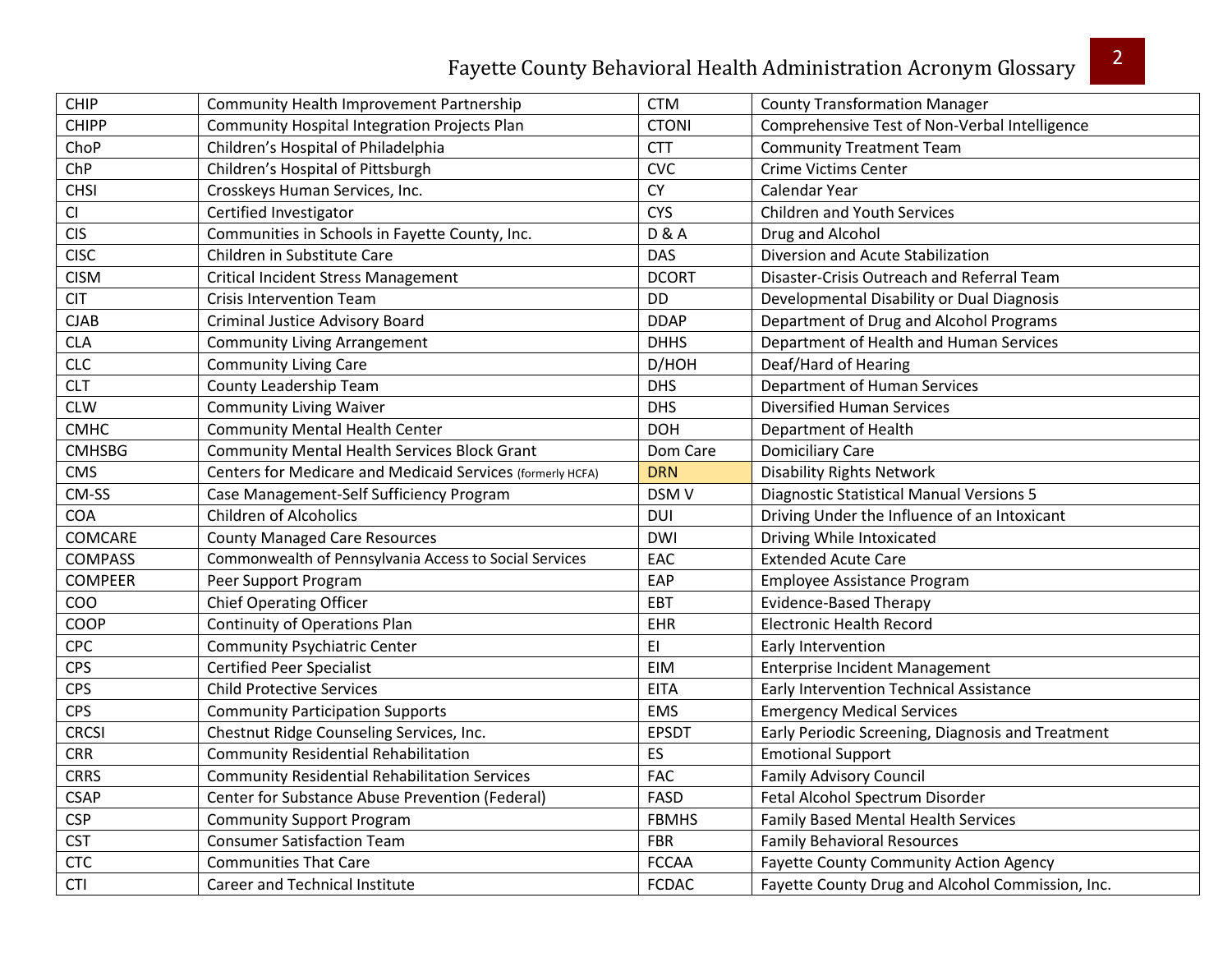| <b>FD</b>     | <b>Family Driven</b>                                | <b>IBHS</b>            | <b>Intensive Behavioral Health Services</b>                     |
|---------------|-----------------------------------------------------|------------------------|-----------------------------------------------------------------|
| <b>FDC</b>    | <b>Family Development Credentialing</b>             | <b>ICAN</b>            | Involved Consumer Action Network in Pennsylvania                |
| <b>FDRP</b>   | Forensic Diversion & Re-Entry Program               | ICF/ID                 | Intermediate Care Facility/Intellectual Disabilities            |
| <b>FFEIS</b>  | Family Focused Early Intervention System            | ICF/ORC                | Intermediate Care Facility/Other Related Condition              |
| <b>FFS</b>    | <b>Family Support Services</b>                      | <b>ICM</b>             | <b>Intensive Case Management</b>                                |
| <b>FFS</b>    | Fee for Service                                     | ICP                    | <b>Integrated Care Plan</b>                                     |
| <b>FHC</b>    | <b>Family Health Council</b>                        | ICSI                   | Integrated Children's Service Initiative                        |
| <b>FLP</b>    | Family Living Program (Lifesharing)                 | <b>ICSP</b>            | Integrated Children's Service Plan                              |
| <b>FLWC</b>   | <b>Fayette Living Well Coalition</b>                | ID                     | <b>Intellectual Disabilities</b>                                |
| <b>FPS</b>    | Family Preservation Services for Dependent Children | <b>IDD</b>             | Intellectual Developmental Disability                           |
| <b>FQHC</b>   | Federally Qualified Health Center                   | <b>IDEA</b>            | Individuals with Disabilities Education Act (Public Law 94-142) |
| FRI           | Fayette Resources, Inc.                             | <b>IEP</b>             | Individualized Educational Plan                                 |
| <b>FSP</b>    | Family Service Plan                                 | <b>IER</b>             | Individualized Estimated Resource                               |
| <b>FY</b>     | <b>Fiscal Year</b>                                  | <b>IFSP</b>            | Individualized Family Service Plan                              |
| GAO           | <b>General Accounting Office (Federal)</b>          | <b>IHCS</b>            | In Home and Community Support                                   |
| GPS           | <b>General Protective Services</b>                  | IM                     | <b>Incident Management</b>                                      |
| GSA           | <b>Gay Straight Alliance</b>                        | IM4Q                   | Independent Monitoring for Quality                              |
| <b>GWSWPA</b> | Goodwill of Southwestern Pennsylvania               | <b>IMD</b>             | <b>Institutions of Mental Diseases</b>                          |
| <b>HAP</b>    | <b>Housing Assistance Program</b>                   | <b>IMT</b>             | Independent Monitoring Team                                     |
| HB            | Home-Based                                          | <b>IOP</b>             | <b>Intensive Outpatient</b>                                     |
| HC            | HealthChoices                                       | <b>IPP</b>             | Individual Program Plan                                         |
| <b>HCBS</b>   | Home and Community Based Setting                    | <b>IPV</b>             | Intimate Partner Violence                                       |
| HCQU          | <b>Health Care Quality Unit</b>                     | IS                     | <b>Information System</b>                                       |
| <b>HCSIS</b>  | Home and Community Services Information System      | <b>ISO</b>             | <b>Intermediary Service Organization</b>                        |
| <b>HFW</b>    | High Fidelity Wrap Around                           | <b>ISP</b>             | Individual Support Plan                                         |
| <b>HHHC</b>   | Highlands Hospital Health Center                    | <b>ISPT</b>            | Interagency Service Planning Team                               |
| <b>HHS</b>    | Department of Health and Human Services (Federal)   | <b>IST</b>             | <b>Instructional Support Team</b>                               |
| <b>HIFI</b>   | <b>High Fidelity</b>                                | $\mathsf{I}\mathsf{T}$ | <b>Information Technology</b>                                   |
| <b>HIPAA</b>  | Health Insurance Portability and Accountability Act | <b>ITF</b>             | Infant, Toddler and Family                                      |
| <b>HPO</b>    | High Profile Occurrence                             | <b>ITP</b>             | <b>Individual Treatment Plan</b>                                |
| <b>HSC</b>    | <b>Human Service Council</b>                        | <b>ITQ</b>             | Invitation to Qualify                                           |
| <b>HSDF</b>   | Human Service Development Fund                      | IU                     | Intermediate Unit                                               |
| HS/EHS        | Head Start/Early Head Start                         | <b>IVRP</b>            | Intensive Vocational Rehabilitation Program                     |
| <b>HUD</b>    | Housing and Urban Development                       | <b>IWPP</b>            | Individualized Work Program Plan                                |
| 18E           | Income and Expenditure                              | <b>JCAHO</b>           | Joint Commission on Accreditation of Hospitals Organization     |
| 1&8R          | <b>Information and Referral</b>                     | <b>JCJC</b>            | Juvenile Court Judges Commission                                |
| <b>IAT</b>    | Independent Assessment Team                         | <b>JPO</b>             | Juvenile Probation Office                                       |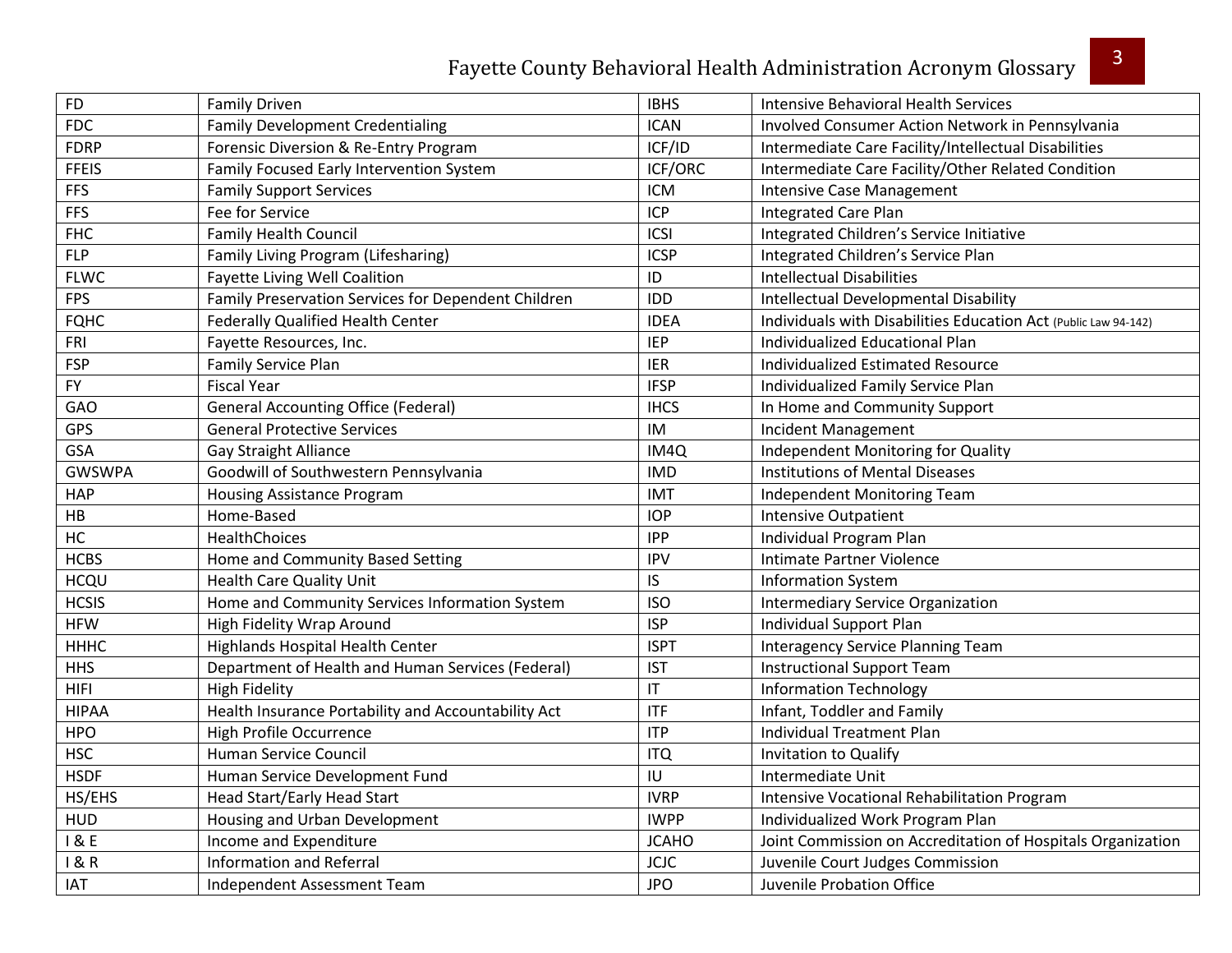| <b>JTPA</b>    | Job Training Partnership Act                                                  | <b>MST</b>       | Multi-Systemic Therapy                                              |
|----------------|-------------------------------------------------------------------------------|------------------|---------------------------------------------------------------------|
| LCD            | Level of Care Determination                                                   | MT               | Mobile Therapy                                                      |
| <b>LGBTQIA</b> | Lesbian, Gay, Bisexual, Transgender, Questioning, Intersex and Allies/Asexual | <b>MYP</b>       | Multi-Year Plan                                                     |
| LH             | Laurel House, Inc.                                                            | <b>NACBHDD</b>   | National Association of County BH and DD Directors                  |
| LICC           | Local Interagency Coordinating Council                                        | <b>NAMI</b>      | National Alliance for the Mentally III                              |
| <b>LMS</b>     | Learning Management System                                                    | <b>NAS</b>       | Neonatal Abstinence Syndrome                                        |
| LOC            | Level of Care                                                                 | <b>NASDDDS</b>   | National Association of State Directors of DD                       |
| LOF            | Level of Functioning                                                          | <b>NASW</b>      | <b>National Association for Social Workers</b>                      |
| LOS            | Letter of Support                                                             | <b>NBG</b>       | Non-Block Grant                                                     |
| LRE            | Least Restrictive Environment                                                 | <b>NCD</b>       | Neurocognitive Disorder                                             |
| <b>LTC</b>     | Long-Term Care                                                                | <b>NFCE</b>      | <b>Nursing Facility Clinically Eligible</b>                         |
| <b>LTCC</b>    | <b>Local Transition Coordinating Council</b>                                  | <b>NFP</b>       | <b>Nurse Family Partnership</b>                                     |
| LTLTI          | Long Term Living Training Institute                                           | <b>NG</b>        | Needs Group                                                         |
| <b>LTM</b>     | Lifetime Medical                                                              | <b>NHS</b>       | Northwestern Human Services                                         |
| <b>LTSR</b>    | Long Term Structured Residence                                                | <b>NIMH</b>      | National Institute of Mental Health                                 |
| <b>LTSS</b>    | Long Term Support and Services                                                | <b>NMHCA</b>     | National Mental Health Consumers' Association                       |
| MA             | <b>Medical Assistance</b>                                                     | <b>NPI</b>       | National Provider Identifier                                        |
| <b>MADD</b>    | <b>Mothers Against Drunk Driving</b>                                          | <b>OBRA</b>      | Omnibus Budget Reconciliation Act of 1987                           |
| <b>MAT</b>     | <b>Medication Assisted Treatment</b>                                          | <b>OCD</b>       | Obsessive Compulsive Disorder                                       |
| <b>MAWA</b>    | Mutually Agreed upon Written Agreement                                        | <b>OCDEL</b>     | Office of Child Development and Early Learning                      |
| <b>MC</b>      | <b>Managed Care</b>                                                           | <b>OCYF</b>      | Office of Children, Youth and Families                              |
| <b>MCO</b>     | Managed Care Organization                                                     | ODD              | <b>Oppositional Defiant Disorder</b>                                |
| <b>MDE</b>     | Multiple Disciplinary Evaluation                                              | ODP              | Office of Developmental Programs                                    |
| <b>MDJ</b>     | Magisterial District Judge                                                    | <b>OERP</b>      | Office of Education and Regional Programming                        |
| <b>MDT</b>     | <b>Multiple Disciplinary Team</b>                                             | OJT              | On-the-Job Training                                                 |
| <b>MEB</b>     | Mental, Emotional, and Behavioral                                             | OLTL             | Office of Long Term Living                                          |
| <b>MEDS</b>    | <b>Medications</b>                                                            | <b>OMAP</b>      | Office of Medical Assistance Program                                |
| <b>MFCS</b>    | <b>Medicaid Fraud Control Section</b>                                         | <b>OMHSAS</b>    | Office of Mental Health and Substance Abuse Services                |
| MH             | <b>Mental Health</b>                                                          | OP               | Outpatient                                                          |
| <b>MHA</b>     | Mental Health Association in Fayette                                          | <b>ORC</b>       | <b>Other Related Conditions</b>                                     |
| MH/ID          | Mental Health/Intellectual Disabilities                                       | <b>ORF</b>       | <b>Outpatient Registration Form</b>                                 |
| <b>MHPA</b>    | Mental Health Procedures Act (1976)                                           | <b>OSHA</b>      | Occupational Safety and Health Administration                       |
| <b>MHRO</b>    | Mental Health Review Officer                                                  | <b>OT</b>        | <b>Occupational Therapy</b>                                         |
| <b>MIS</b>     | Management Information System                                                 | <b>OVR</b>       | Office of Vocational Rehabilitation                                 |
| <b>MISA</b>    | Mental Illness and Substance Abuse                                            | P <sub>4</sub> P | Pay for Performance                                                 |
| <b>MPP</b>     | <b>Maximum Participation Project</b>                                          | <b>PAC</b>       | Planning Advisory Committee                                         |
| <b>MSR</b>     | <b>Member Services Representative</b>                                         | PACA MH/DS       | PA Assoc. of County Administrators of MH and Developmental Services |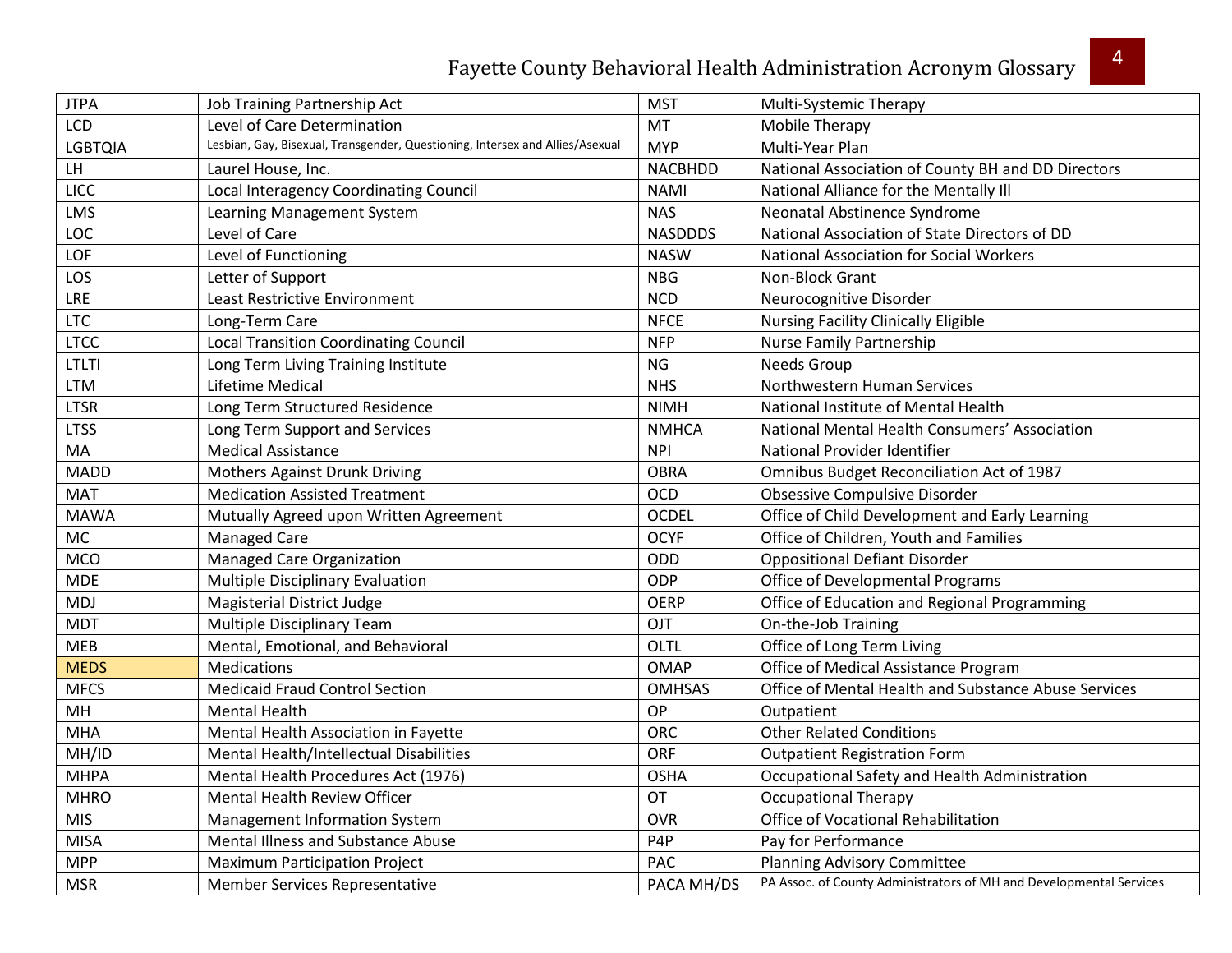| PAK          | <b>Parents of Autistic Kids</b>                                  | <b>PUNS</b>       | Prioritization of Urgency of Need for Services for Person with ID |
|--------------|------------------------------------------------------------------|-------------------|-------------------------------------------------------------------|
| PAO          | <b>Provider Applicant Orientation</b>                            | QA                | <b>Quality Assurance</b>                                          |
| PAR          | PA Assoc. of Resources for People w/Developmental Disabilities   | <b>QA &amp; I</b> | Quality Assessment and Improvement                                |
| <b>PARF</b>  | PA Association of Rehabilitation Facilities                      | QE                | <b>Quality Enhancement</b>                                        |
| Partial      | Partial Hospitalization                                          | QEP               | <b>Quality Enhancement Plan</b>                                   |
| <b>PASRR</b> | PA Pre-Admission Screening Resident Review                       | <b>QIDP</b>       | Qualified Intellectual Disability Professional                    |
| <b>PASS</b>  | Performance, Acuity, Staffing and Supports Inventory Scale       | <b>QIP</b>        | Quality Improvement Plan                                          |
| PATH         | Projects for Assistance in Transition from Homelessness          | <b>QM</b>         | <b>Quality Management</b>                                         |
| PaTTAN       | Pennyslvania Training and Technical Assistance Network           | R <sub>2E</sub>   | <b>Reserves to Encumbrances</b>                                   |
| PBC          | Performance Based Contract                                       | <b>RBT</b>        | Registered Behavior Technician                                    |
| <b>PCCD</b>  | Pennsylvania Commission on Crime and Delinquency                 | RC                | <b>Resource Coordinator</b>                                       |
| <b>PCH</b>   | <b>Personal Care Home</b>                                        | <b>RCA</b>        | <b>Root Cause Analysis</b>                                        |
| <b>PCIT</b>  | Parent Child Interaction Therapy                                 | <b>RCPA</b>       | Rehabilitation and Community Providers Association                |
| <b>PDA</b>   | Pennsylvania Department of Aging                                 | <b>RFI</b>        | Request for Information                                           |
| <b>PDR</b>   | Physicians Desk Reference                                        | <b>RFP</b>        | <b>Request for Proposal</b>                                       |
| PELICAN      | Pa's Enterprise to Link Information for Children Across Networks | <b>RFS</b>        | <b>Request for Service</b>                                        |
| <b>PEPS</b>  | <b>Program Evaluation Performance Summary</b>                    | <b>RHC</b>        | <b>Rural Health Clinic</b>                                        |
| PFDSW        | Person/Family Directed Support Waiver                            | <b>RIAS</b>       | Reynolds Intelligence Assessment Scale                            |
| <b>PIC</b>   | Private Industry Council                                         | <b>RN</b>         | <b>Registered Nurse</b>                                           |
| PIN          | <b>Parents Involved Network</b>                                  | ROI               | Release of Information                                            |
| PIP          | Performance Improvement Plan                                     | <b>RTF</b>        | <b>Residential Treatment Facility</b>                             |
| PLF          | Private Licensed Facility (ID)                                   | <b>SAMHSA</b>     | Substance Abuse and Mental Health Services Administration         |
| <b>PMHCA</b> | Pennsylvania Mental Health Consumers' Association                | SAP               | Service Area Plan                                                 |
| <b>PMH</b>   | <b>Passavant Memorial Homes</b>                                  | SAP               | <b>Student Assistance Program</b>                                 |
| <b>POC</b>   | Plan of Care                                                     | <b>SBC</b>        | Southwest Behavioral Care, Inc                                    |
| <b>POMS</b>  | Performance Outcome Management System                            | SC                | Supports Coordinator or Service Coordinator                       |
| POT          | Program of Transmittal                                           | <b>SCA</b>        | <b>Single County Authority</b>                                    |
| PPE          | Personal Protective Equipment                                    | <b>SCE</b>        | <b>Service Coordination Entity</b>                                |
| <b>PPS</b>   | Perspective Payment System                                       | SCO               | <b>Supports Coordination Organization</b>                         |
| PQ           | <b>Provider Qualification</b>                                    | <b>SCSC</b>       | <b>State Civil Service Commission</b>                             |
| PROMISe      | Provider Reimbursement & Operations Management System            | SD                | Self Determination                                                |
| <b>PRS</b>   | <b>Psychiatric Rehabilitation Services</b>                       | <b>SE</b>         | <b>Supported Employment</b>                                       |
| <b>PSA</b>   | <b>Public Service Announcement</b>                               | <b>SEC</b>        | <b>Supported Employment Council</b>                               |
| <b>PSP</b>   | Pennsylvania State Police                                        | <b>SED</b>        | <b>Serious Emotional Disturbance</b>                              |
| <b>PSR</b>   | Psychosocial Rehabilitation                                      | <b>SEEP</b>       | Social, Emotional, Environmental Plan                             |
| PT           | <b>Physical Therapy</b>                                          | SEIU              | Service Employees International Union                             |
| <b>PTRC</b>  | Pharmacy and Therapeutic Review Committee                        | SGE               | <b>Small Group Employment</b>                                     |